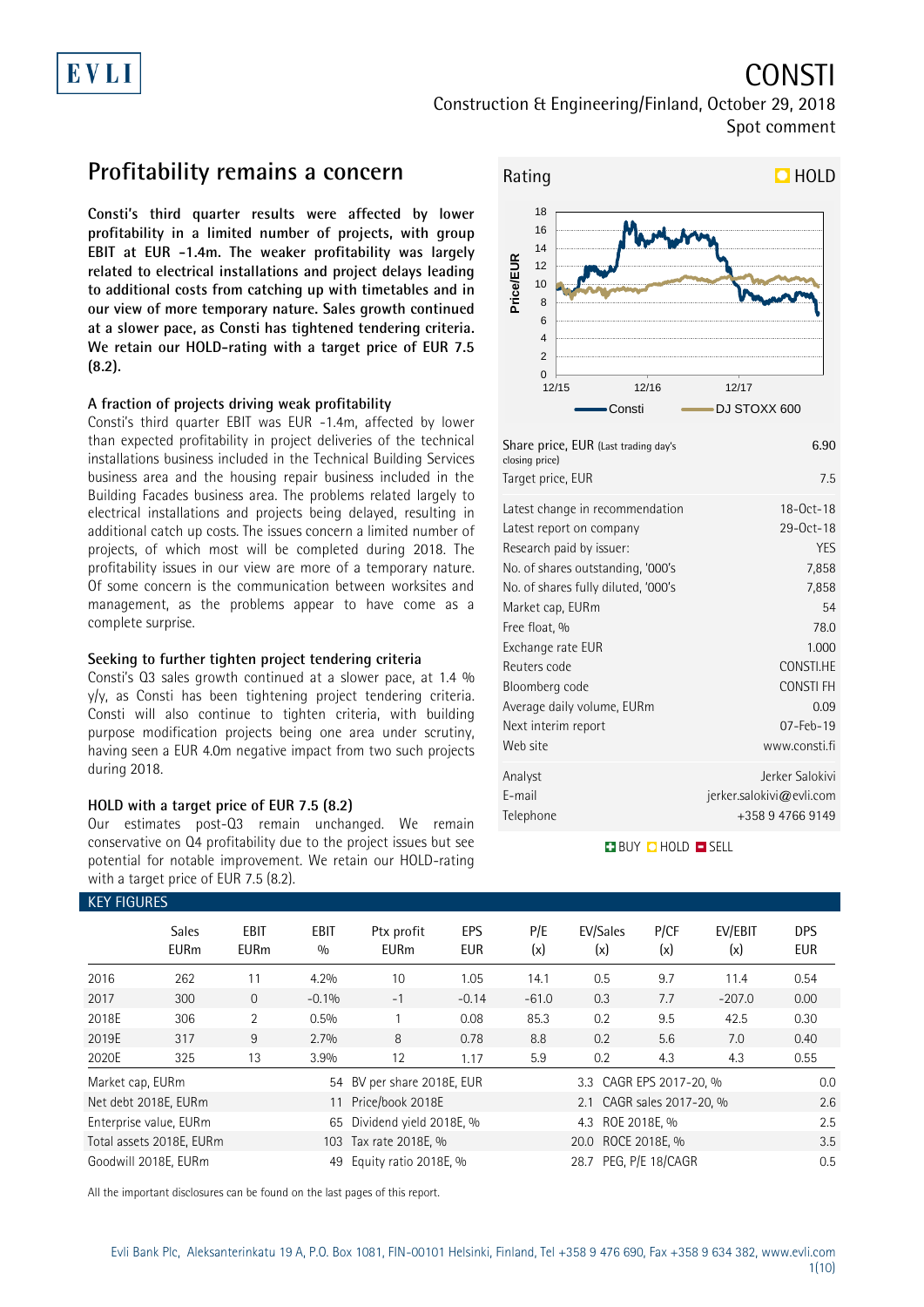| VALUATION RESULTS        | <b>BASE CASE DETAILS</b>    | VALUATION ASSUMPTIONS  | ASSUMPTIONS FOR WACC           |      |
|--------------------------|-----------------------------|------------------------|--------------------------------|------|
| Current share price      | 6.90 PV of Free Cash Flow   | 69 Long-term growth, % | 1.0 Risk-free interest rate, % | 2.25 |
| DCF share value          | 15.32 PV of Horizon value   | 64 WACC, %             | 8.6 Market risk premium, %     | 5.8  |
| Share price potential, % | 122.0 Unconsolidated equity | 0 Spread, %            | 0.5 Debt risk premium, %       | 3.3  |
| Maximum value            | 16.5 Marketable securities  | 10 Minimum WACC, %     | 8.1 Equity beta coefficient    | 1.15 |
| Minimum value            | 14.3 Debt - dividend        | -22 Maximum WACC, %    | 9.1 Target debt ratio, %       | 30   |
| Horizon value, %         | 48.3 Value of stock         | 120 Nr of shares, Mn   | 7.9 Effective tax rate, %      | 20   |

| DCF valuation, EURm         | 2017     | 2018E          | 2019E          | 2020E          | 2021E          | 2022E    | 2023E          | 2024E    | 2025E    | 2026E    | 2027E    | Horizon |
|-----------------------------|----------|----------------|----------------|----------------|----------------|----------|----------------|----------|----------|----------|----------|---------|
| Net sales                   | 300      | 306            | 317            | 325            | 331            | 338      | 341            | 344      | 348      | 351      | 355      | 358     |
| Sales growth, %             | 14.8     | 1.9            | 3.6            | 2.4            | 2.0            | 2.0      | 1.0            | 1.0      | 1.0      | 1.0      | 1.0      | 1.0     |
| Operating income (EBIT)     | $\Omega$ | $\overline{2}$ | 9              | 13             | 14             | 15       | 15             | 15       | 16       | 16       | 13       | 13      |
| EBIT margin, %              | $-0.1$   | 0.5            | 2.7            | 3.9            | 4.2            | 4.5      | 4.5            | 4.5      | 4.5      | 4.5      | 3.5      | 3.5     |
| + Depreciation+amort.       |          | 2              | $\overline{2}$ | $\overline{2}$ | $\overline{2}$ |          | $\overline{2}$ |          |          |          |          |         |
| - Income taxes              |          | $\Omega$       | $-2$           | $-3$           | $-3$           | $-3$     | $-3$           | $-3$     | $-3$     | $-3$     | $-3$     |         |
| - Change in NWC             | 8        |                |                | $\Omega$       | $\Omega$       | $\Omega$ | $\Omega$       | $\Omega$ | $\Omega$ | $\Omega$ |          |         |
| NWC / Sales, %              | $-5.0$   | $-5.6$         | $-5.6$         | $-5.6$         | $-5.6$         | $-5.6$   | $-5.6$         | $-5.6$   | $-5.6$   | $-5.6$   | $-5.6$   |         |
| + Change in other liabs     |          | 0              | $\Omega$       | $\Omega$       | $\Omega$       | $\Omega$ | $\Omega$       | $\Omega$ | $\Omega$ |          | $\Omega$ |         |
| - Capital Expenditure       | $-5$     | $-4$           | $-3$           | $-2$           | $-2$           | $-2$     | $-2$           | $-2$     | $-2$     | $-2$     | $-2$     |         |
| Investments / Sales, %      | 1.7      | 1.2            | 0.8            | 0.7            | 0.7            | 0.7      | 0.7            | 0.7      | 0.7      | 0.7      | 0.7      | 0.7     |
| - Other items               | $-1$     | 0              | 0              | 0              | $\mathbf{0}$   | $\Omega$ | $\mathbf{0}$   | $\Omega$ | 0        | 0        | 0        |         |
| $=$ Unlevered Free CF (FCF) | 4        | $\overline{2}$ |                | 10             | 11             | 12       | 12             | 13       | 13       | 13       | 10       | 136     |
| = Discounted FCF (DFCF)     |          | $\overline{2}$ | 6              | 9              | 9              | 9        | 8              | 8        |          |          | 5        | 64      |
|                             |          |                |                |                |                |          |                |          |          |          |          |         |
| $=$ DFCF min WACC           |          | $\overline{2}$ | 6              | 9              | 9              | 9        | 8              | 8        | 7        | 7        | 5        | 71      |
| $=$ DFCF max WACC           |          | $\overline{2}$ | 6              | 9              | 9              | 9        | 8              | 7        |          | 6        | 5        | 57      |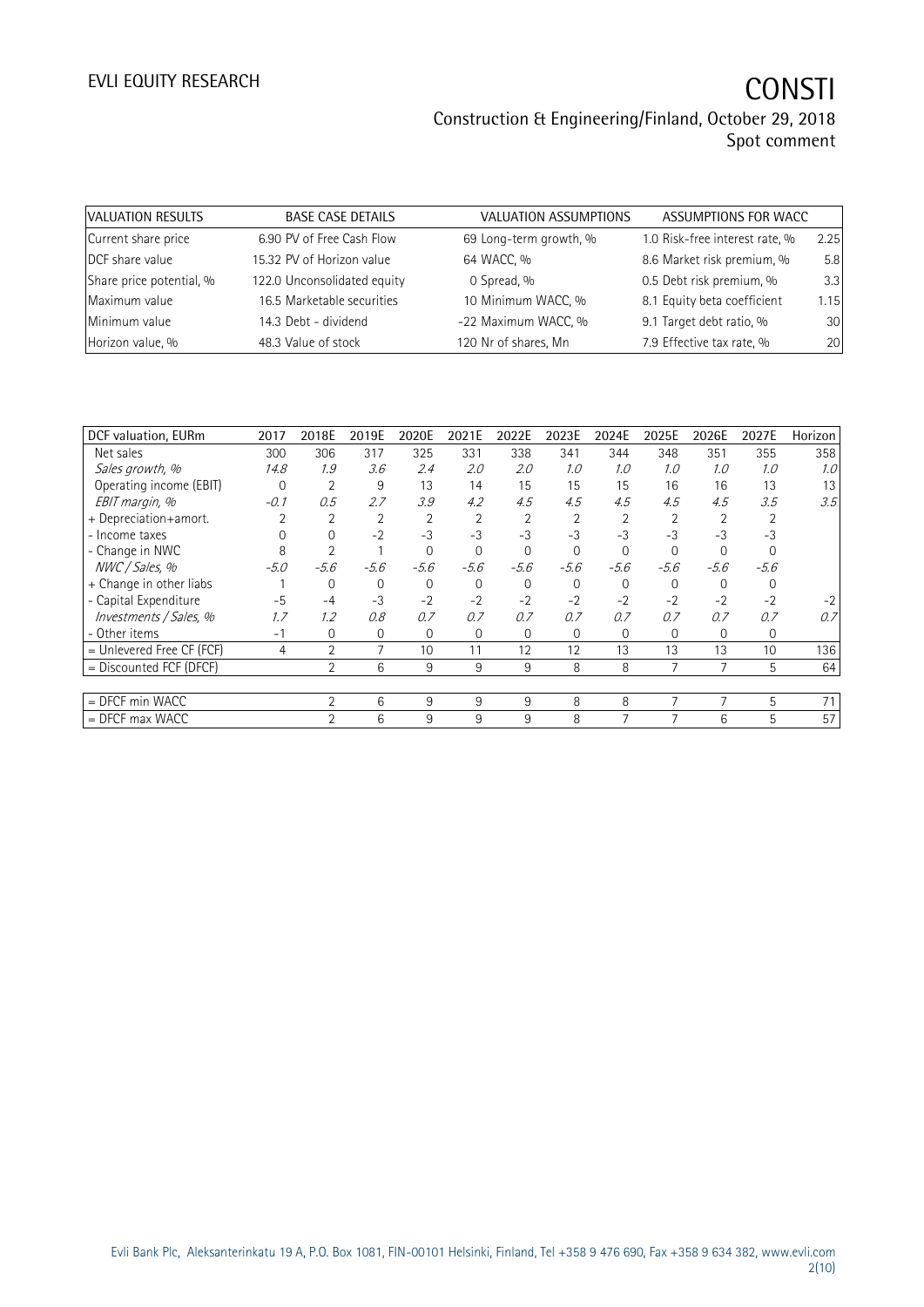| <b>INTERIM FIGURES</b>               |              |                |              |                |              |              |                |                     |                |                |       |                           |
|--------------------------------------|--------------|----------------|--------------|----------------|--------------|--------------|----------------|---------------------|----------------|----------------|-------|---------------------------|
| EVLI ESTIMATES, EURm                 | 201701       | 201702         | 201703       | 201704         | 2017         | 201801       | 201802         | 201803              | 2018Q4E        | 2018E          | 2019E | 2020E                     |
| Net sales                            | 57           | 79             | 78           | 86             | 300          | 62           | 78             | 79                  | 87             | 306            | 317   | 325                       |
| EBITDA                               | $\mathbf{1}$ | 3              | $\mathbf{0}$ | $-2$           | 2            | $\mathbf 0$  | 2              | $-1$                | $\overline{2}$ | 3              | 11    | 15                        |
| EBITDA margin (%)                    | 1.3          | 4.1            | $-0.3$       | $-2.4$         | 0.6          | 0.3          | 2.7            | $-1.3$              | 2.4            | 1.1            | 3.4   | 4.6                       |
| EBIT                                 | $\mathbf 0$  | 3              | $-1$         | $-3$           | $\mathbf{0}$ | $\mathbf 0$  | $\overline{2}$ | $-1$                | $\overline{2}$ | $\overline{2}$ | 9     | 13                        |
| EBIT margin (%)                      | 0.5          | 3.4            | $-1.0$       | $-3.0$         | $-0.1$       | $-0.4$       | 2.2            | $-1.8$              | 1.7            | 0.5            | 2.7   | 3.9                       |
| Net financial items                  | $\mathbf 0$  | $\mathbf 0$    | $\mathbf{0}$ | $\mathbf{0}$   | $-1$         | $\mathbf 0$  | $\mathbf{0}$   | $\mathsf{O}\xspace$ | $\mathbf 0$    | $-1$           | $-1$  | $-1$                      |
| Pre-tax profit                       | 0            | $\overline{2}$ | $-1$         | $-3$           | $-1$         | $\mathbf 0$  | $\overline{2}$ | $-2$                | $\overline{1}$ | $\overline{1}$ | 8     | 12                        |
| Tax                                  | $\mathbf 0$  | $\mathbf 0$    | $\mathbf{0}$ | $\overline{1}$ | $\mathbf{0}$ | $\Omega$     | $\mathbf{0}$   | $\mathbf 0$         | $\mathbf{0}$   | $\mathbf{0}$   | $-2$  | $-2$                      |
| Tax rate (%)                         | 76.5         | 20.0           | 17.2         | 18.4           | 10.8         | 18.9         | 19.7           | 20.0                | 20.0           | 20.0           | 20.0  | 20.0                      |
| Net profit                           | $\mathbf 0$  | $\overline{2}$ | $-1$         | $-2$           | $-1$         | $\mathbf 0$  | $\mathbf{1}$   | $-1$                | $\overline{1}$ | $\overline{1}$ | 6     | 9                         |
| EPS                                  | 0.00         | 0.26           | $-0.10$      | $-0.30$        | $-0.14$      | $-0.04$      | 0.16           | $-0.17$             | 0.13           | 0.08           | 0.78  | 1.17                      |
| EPS adjusted (diluted no. of shares) | 0.00         | 0.26           | $-0.10$      | $-0.30$        | $-0.14$      | $-0.04$      | 0.16           | $-0.17$             | 0.13           | 0.08           | 0.78  | 1.17                      |
| Dividend per share                   | 0.00         | 0.00           | 0.00         | 0.00           | 0.00         | 0.00         | 0.00           | 0.00                | 0.00           | 0.30           | 0.40  | 0.55                      |
| SALES, EURm                          |              |                |              |                |              |              |                |                     |                |                |       |                           |
| <b>Technical Building Services</b>   | 26           | 33             | 26           | 31             | 116          | 25           | 28             | 25                  | 30             | 108            | 111   | 112                       |
| Renovation                           | 16           | 21             | 21           | 23             | 81           | 18           | 21             | 24                  | 24             | 87             | 89    | 92                        |
| <b>Building Facades</b>              | 17           | 28             | 34           | 35             | 114          | 22           | 33             | 34                  | 37             | 126            | 133   | 137                       |
| Elimination                          | $-2$         | $-2$           | $-3$         | $-3$           | $-11$        | $-2$         | $-4$           | $-4$                | $-4$           | $-15$          | $-16$ | $-16$                     |
| Total                                | 57           | 79             | 78           | 86             | 300          | 62           | 78             | 79                  | 87             | 306            | 317   | 325                       |
| SALES GROWTH, Y/Y %                  |              |                |              |                |              |              |                |                     |                |                |       |                           |
| Technical Building Services          | 9.7          | 17.1           | 0.6          | 18.8           | 11.8         | $-4.2$       | $-14.6$        | $-3.0$              | $-4.3$         | $-6.9$         | 2.7   | 0.9                       |
| Renovation                           | $-5.0$       | 20.6           | 9.2          | 6.7            | 7.9          | 13.3         | 1.4            | 11.2                | 5.9            | 7.6            | 2.3   | 2.8                       |
| <b>Building Facades</b>              | 42.5         | 33.1           | 26.4         | 21.7           | 28.6         | 28.6         | 20.5           | 0.1                 | 3.9            | 10.4           | 5.7   | 3.0                       |
| Elimination                          | 57.9         | 109.2          | 103.8        | 58.2           | 80.6         | 53.0         | 97.5           | 15.1                | 19.7           | 39.7           | 7.3   | 0.0                       |
| Total                                | 11.5         | 21.6           | 10.4         | 15.3           | 14.8         | 8.7          | $-1.3$         | 1.4                 | 0.8            | 1.9            | 3.6   | 2.4                       |
| EBIT, EURm                           |              |                |              |                |              |              |                |                     |                |                |       |                           |
| Group                                | $\mathbf 0$  | $\overline{3}$ | $-1$         | $-3$           | $\mathbf{0}$ | $\mathbf{0}$ | $\overline{2}$ | $-1$                | $\overline{2}$ | $\overline{2}$ | 9     | 13                        |
| Total                                | $\mathbf 0$  | 3              | $-1$         | $-3$           | $\Omega$     | $\mathbf{0}$ | $\overline{2}$ | $-1$                | $\overline{2}$ | $\overline{2}$ | $9\,$ | 13                        |
| EBIT margin, %                       |              |                |              |                |              |              |                |                     |                |                |       |                           |
| Group                                |              |                |              |                | $-93,750.0$  |              |                |                     |                |                |       |                           |
| Total                                | 0.5          | 3.4            | $-1.0$       | $-3.0$         | $-0.1$       | $-0.4$       | 2.2            | $-1.8$              | 1.7            | 0.5            | 2.7   | $\mathcal{Z} \mathcal{Q}$ |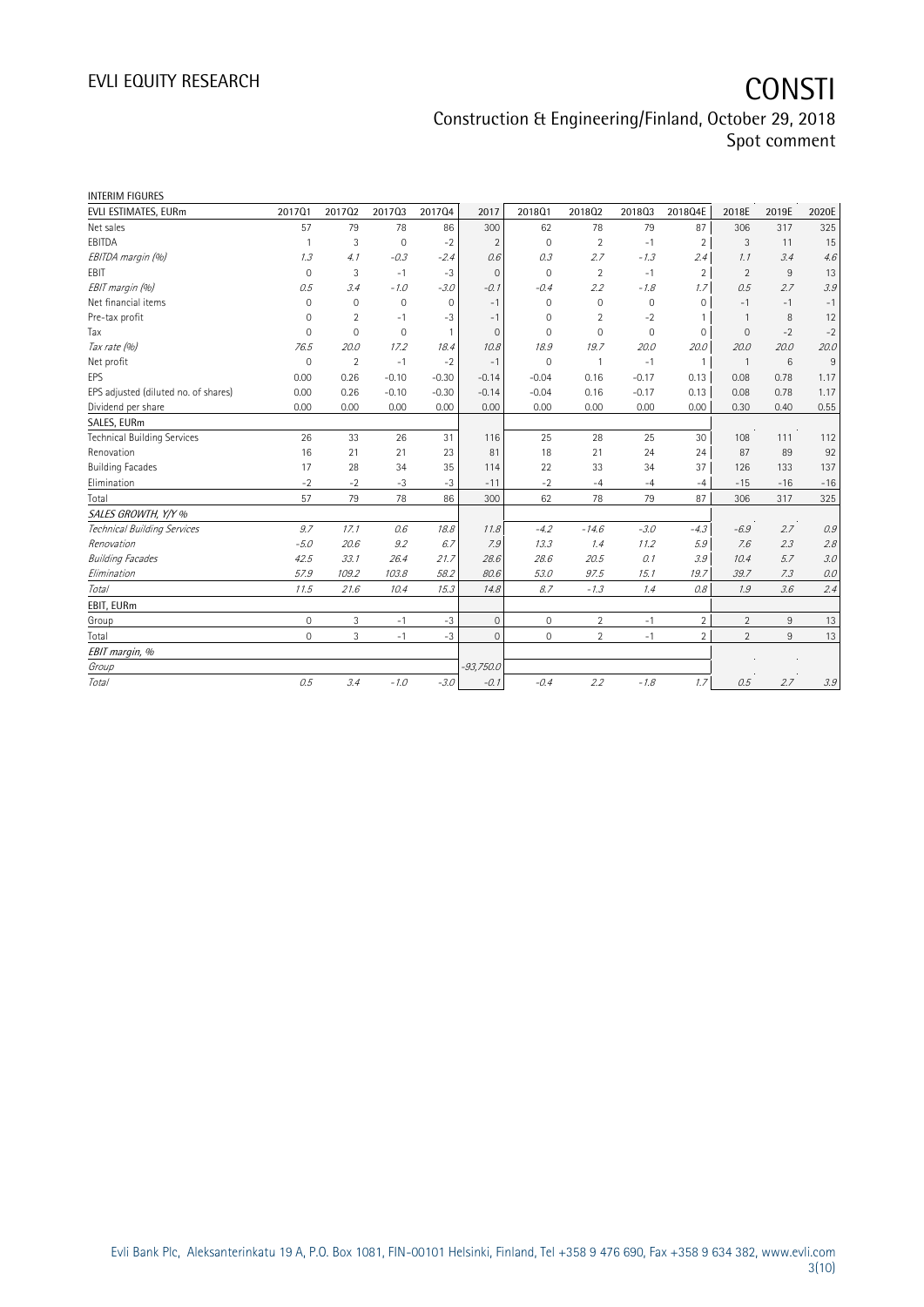# EVLI EQUITY RESEARCH **CONSTI**

## Construction & Engineering/Finland, October 29, 2018 Spot comment

| INCOME STATEMENT, EURm                   | 2013                | 2014                       | 2015                     | 2016           | 2017                       | 2018E                       | 2019E               | 2020E                       |
|------------------------------------------|---------------------|----------------------------|--------------------------|----------------|----------------------------|-----------------------------|---------------------|-----------------------------|
| Sales                                    | 172                 | 216                        | 256                      | 262            | 300                        | 306                         | 317                 | 325                         |
| Sales growth (%)                         | $0.0$               | 25.6                       | 18.6                     | 2.1            | 14.8                       | 1.9                         | 3.6                 | 2.4                         |
| Costs                                    | $-165$              | $-206$                     | $-244$                   | $-248$         | $-298$                     | $-303$                      | $-306$              | $-310$                      |
| Reported EBITDA                          | 7                   | 10                         | 13                       | 13             | $\overline{2}$             | 3                           | 11                  | 15                          |
| Extraordinary items in EBITDA            | $\mathbf 0$         | $\mathbf 0$                | $\mathbf 0$              | $\mathbf 0$    | $\mathbf 0$                | $\mathsf{O}\xspace$         | $\mathbf 0$         | $\mathbf 0$                 |
| EBITDA margin (%)                        | 4.1                 | 4.5                        | 4.9                      | 5.0            | 0.6                        | 1.1                         | 3.4                 | 4.6                         |
| Depreciation                             | $-1$                | $-2$                       | $-2$                     | $-2$           | $-2$                       | $-2$                        | $-2$                | $-2$                        |
| EBITA                                    | 6                   | 8                          | 11                       | 11             | $\mathbf 0$                | $\overline{2}$              | 9                   | 13                          |
| Goodwill amortization / writedown        | 0                   | $\mathsf{O}\xspace$        | $\mathbf 0$              | $\circ$        | $\mathbf 0$                | $\mathbb O$                 | 0                   | $\mathbf 0$                 |
| Reported EBIT                            | 6                   | 8                          | 11                       | 11             | $\mathbf 0$                | $\overline{2}$              | 9                   | 13                          |
| EBIT margin (%)                          | 3.2                 | 3.6                        | 4.1                      | 4.2            | $-0.1$                     | 0.5                         | 2.7                 | 3.9                         |
| Net financials                           | $-5$                | $-5$                       | $-4$                     | $-1$           | $-1$                       | $-1$                        | $-1$                | $-1$                        |
| Pre-tax profit                           | $\mathbf{1}$        | 3                          | $\,6$                    | 10             | $-1$                       | $\mathbf{1}$                | 8                   | 12                          |
| Extraordinary items                      | $\mathbf 0$         | $\mathbf 0$                | $-2$                     | $\circ$        | $\mathbf 0$                | $\mathbb O$                 | $\mathbf 0$         | $\mathbf 0$                 |
| Taxes                                    | $\mathbf 0$         | $-1$                       | $-1$                     | $-2$           | $\mathbf 0$                | $\mathsf{O}\xspace$         | $-2$                | $-2$                        |
| Minority shares                          | $\mathbf 0$         | $\mathbf 0$                | $\mathbf 0$              | $\mathbf 0$    | $\mathbf 0$                | $\mathsf{O}\xspace$         | $\mathbf 0$         | $\mathbf 0$                 |
| Net profit                               | 16                  | $\overline{2}$             | 3                        | 8              | $-1$                       | $\mathbf{1}$                | 6                   | 9                           |
| <b>BALANCE SHEET, EURm</b>               |                     |                            |                          |                |                            |                             |                     |                             |
| Assets                                   |                     |                            |                          |                |                            |                             |                     |                             |
| Fixed assets                             | 7                   | 7                          | $\,6$                    | $\,6$          | 5                          | 7                           | 7                   | 7                           |
| % of sales                               | $\overline{4}$      | $\ensuremath{\mathcal{S}}$ | $\overline{2}$           | $\mathfrak z$  | $\overline{2}$             | $\overline{2}$              | $\mathfrak z$       | $\sqrt{2}$                  |
| Goodwill                                 | 43                  | 44                         | 43                       | 44             | 49                         | 49                          | 49                  | 49                          |
| % of sales                               | 25                  | 20                         | 17                       | 17             | 16                         | 16                          | 15                  | 15                          |
| Inventory                                | $\mathbf 0$         | $\mathbf{1}$               | $\mathbf{1}$             | $\mathbf{1}$   | $\mathbf{1}$               | $\mathbf{1}$                | 1                   | $\mathbf{1}$                |
| % of sales                               | 0                   | 0                          | 0                        | 0              | 0                          | 0                           | 0                   | 0                           |
| Receivables                              | 24                  | 35                         | 36                       | 39             | 36                         | 37                          | 38                  | 39                          |
| % of sales                               | 14                  | 16                         | 14                       | 15             | 12                         | 12                          | 12                  | 12                          |
| Liquid funds                             | $\mathbf{1}$        | 10                         | 4                        | 9              | 10                         | 10                          | 10                  | 10                          |
| % of sales                               | $\mathcal I$        | 5                          | $\overline{\mathcal{L}}$ | $\overline{4}$ | $\ensuremath{\mathcal{S}}$ | $\mathcal{S}_{\mathcal{S}}$ | 3                   | $\mathcal{S}_{\mathcal{S}}$ |
| Total assets                             | 76                  | 96                         | 91                       | 98             | 101                        | 103                         | 105                 | 107                         |
| Liabilities                              |                     |                            |                          |                |                            |                             |                     |                             |
| Equity                                   | $-1$                | 1                          | 25                       | 30             | 25                         | 26                          | 30                  | 36                          |
| % of sales                               | $-1$                | 0                          | 10                       | 11             | 8                          | 8                           | $\mathcal G$        | 11                          |
| Deferred taxes                           | $\mathbf 0$         | $\mathbf 0$                | $\mathbf 0$              | $\circ$        | $\mathbf 0$                | $\mathsf{O}\xspace$         | $\mathbf 0$         | $\mathsf{O}\xspace$         |
| % of sales                               | 0                   | 0                          | 0                        | 0              | 0                          | 0                           | 0                   | 0                           |
| Interest bearing debt                    | 55                  | 55                         | 21                       | 21             | 22                         | 21                          | 17                  | 11                          |
| % of sales                               | 32                  | 25                         | 8                        | 8              | $\overline{z}$             | $\overline{z}$              | 5                   | $\ensuremath{\mathcal{S}}$  |
| Non-interest bearing current liabilities | 22                  | 40                         | 43                       | 46             | 52                         | 55                          | 57                  | 58                          |
| % of sales                               | 13                  | 18                         | 17                       | 18             | 17                         | 18                          | 18                  | 18                          |
| Other interest free debt                 | $\mathbf 0$         | $\mathbf 0$                | $\mathsf{O}\xspace$      | $\circ$        | $\mathbf 0$                | $\mathsf{O}\xspace$         | $\mathbf 0$         | $\mathbf 0$                 |
| % of sales                               | $\mathcal O$        | 0                          | 0                        | 0              | 0                          | $\mathcal O$                | О                   | 0                           |
| <b>Total liabilities</b>                 | 76                  | 96                         | 91                       | 98             | 101                        | 103                         | 105                 | 107                         |
| CASH FLOW, EURm                          |                     |                            |                          |                |                            |                             |                     |                             |
| + EBITDA                                 | $\overline{7}$      | 10                         | 13                       | 13             | $\overline{c}$             | $\sqrt{3}$                  | 11                  | 15                          |
| - Net financial items                    | $-5$                | $^{\rm -5}$                | $-4$                     | $^{\rm -1}$    | $^{\rm -1}$                | $-1$                        | $-1$                | $-1$                        |
| - Taxes                                  | $-1$                | $\mathbf 0$                | $^{\rm -1}$              | $-2$           | $\mathbf 0$                | $\mathsf{O}\xspace$         | $-2$                | $-2$                        |
| - Increase in Net Working Capital        | $-3$                | 8                          | $\overline{2}$           | $\mathbf 0$    | 8                          | $\overline{2}$              | $\mathbf{1}$        | $\mathsf{O}\xspace$         |
| $+/-$ Other                              | 15                  | $\mathsf{O}\xspace$        | $-2$                     | $\circ$        | $-1$                       | $\mathsf{O}\xspace$         | $\mathbf 0$         | $\mathsf{O}\xspace$         |
| = Cash flow from operations              | 14                  | 12                         | $\overline{7}$           | 11             | 9                          | $\sqrt{5}$                  | 9                   | 12                          |
| - Capex                                  | $-51$               | $-2$                       | $-1$                     | $-3$           | $-1$                       | -4                          | $-3$                | $-2$                        |
| - Acquisitions                           | $\mathbb O$         | $\mathbf 0$                | $\mathbf 0$              | $\mathbf 0$    | $-4$                       | $\mathbb O$                 | $\mathbf 0$         | $\mathbf 0$                 |
| + Divestments                            | $\mathbf 0$         | $\mathbf 0$                | $\mathsf{O}\xspace$      | $\mathbf 0$    | $\mathbf 0$                | $\mathsf{O}\xspace$         | $\mathbf 0$         | $\mathsf{O}\xspace$         |
| = Net cash flow                          | $-37$               | 9                          | $\,6\,$                  | 8              | 3                          | $\mathbf{1}$                | 6                   | 9                           |
| +/- Change in interest-bearing debt      | 55                  | $-1$                       | $-33$                    | $\mathbf 0$    | $\mathsf{O}\xspace$        | $-1$                        | $-4$                | $-6$                        |
| +/- New issues/buybacks                  | $-17$               | $\mathbf 0$                | 21                       | $\circ$        | $\mathbf{1}$               | $\mathbf 0$                 | $\mathbf 0$         | $\mathbf 0$                 |
| - Paid dividend                          | $\mathbb O$         | $\mathbf 0$                | $\mathsf{O}\xspace$      | $-3$           | $-4$                       | $\mathsf{O}\xspace$         | $-2$                | $-3$                        |
| +/- Change in loan receivables           | $\mathsf{O}\xspace$ | $\mathbf{1}$               | $\mathsf{O}\xspace$      | $\circ$        | $\mathbf{1}$               | $\mathbb O$                 | $\mathsf{O}\xspace$ | $\mathsf{O}\xspace$         |
| Change in cash                           | $\overline{2}$      | 9                          | $-6$                     | 5              | $\mathbf{1}$               | $\mathbb O$                 | $\mathsf{O}\xspace$ | 0                           |
|                                          |                     |                            |                          |                |                            |                             |                     |                             |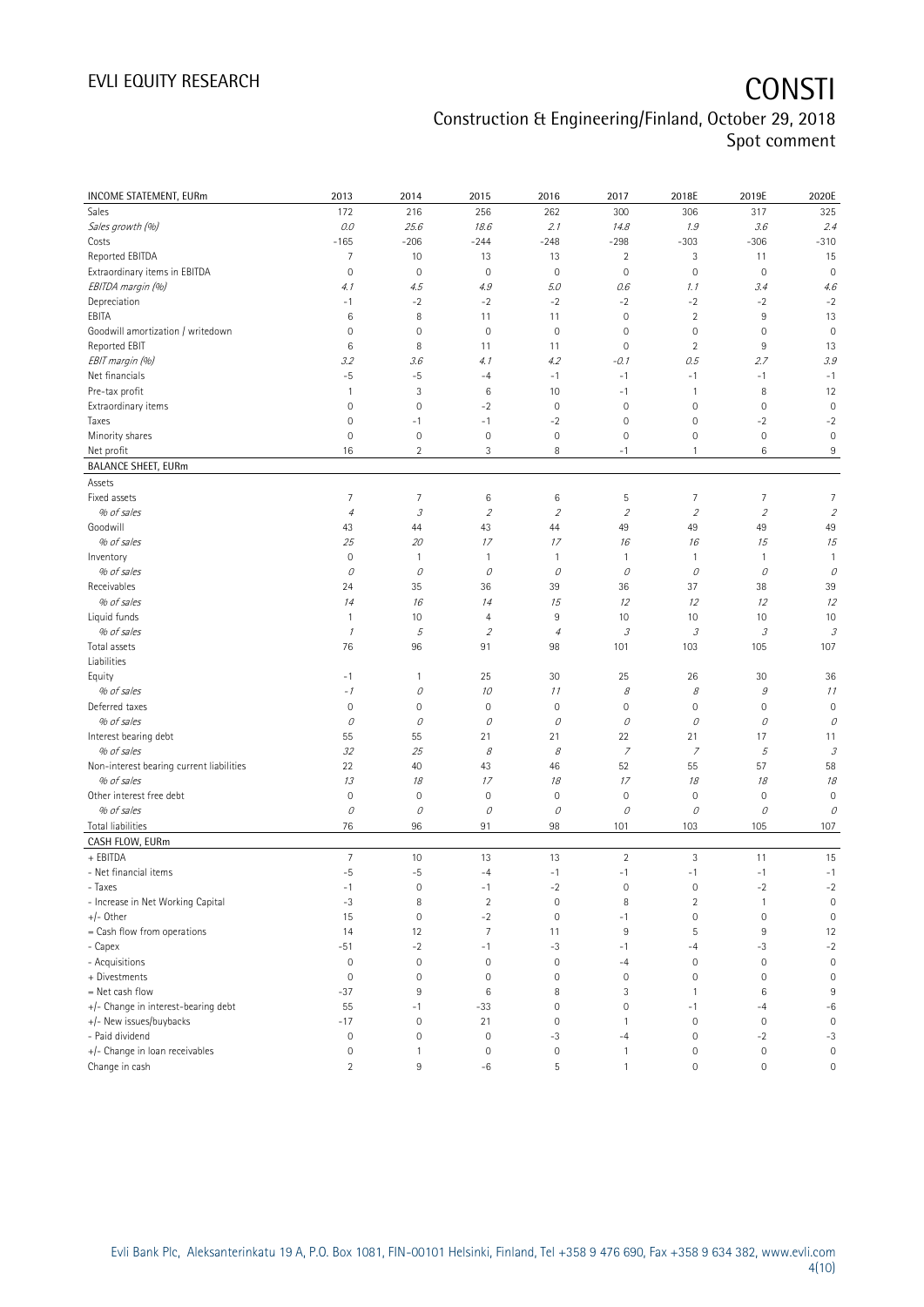| <b>KEY FIGURES</b>                  | 2014            | 2015            | 2016    | 2017           | 2018E         | 2019E          | 2020E          |
|-------------------------------------|-----------------|-----------------|---------|----------------|---------------|----------------|----------------|
| М-сар                               | $\mathbf 0$     | 73              | 112     | 66             | 54            | 54             | 54             |
| Net debt                            | 44              | 17              | 12      | 12             | 11            | $\overline{7}$ | $\overline{1}$ |
| Enterprise value                    | 44              | 91              | 125     | 78             | 65            | 61             | 55             |
| Sales                               | 216             | 256             | 262     | 300            | 306           | 317            | 325            |
| EBITDA                              | 10              | 13              | 13      | $\overline{c}$ | 3             | 11             | 15             |
| EBIT                                | 8               | 11              | 11      | 0              | $\sqrt{2}$    | 9              | 13             |
| Pre-tax                             | 3               | $6\phantom{1}6$ | 10      | $-1$           | $\mathbf{1}$  | 8              | 12             |
| Earnings                            | $\overline{2}$  | $\overline{5}$  | $\, 8$  | $-1$           | $\mathbf{1}$  | 6              | $9\,$          |
| Book value                          | $\mathbf{1}$    | 25              | 30      | 25             | 26            | 30             | 36             |
| Valuation multiples                 |                 |                 |         |                |               |                |                |
| EV/sales                            | 0.2             | 0.4             | 0.5     | 0.3            | 0.2           | 0.2            | 0.2            |
| EV/EBITDA                           | 4.5             | 7.2             | 9.5     | 45.3           | 19.2          | 5.7            | 3.7            |
| EV/EBITA                            | 5.7             | 8.6             | 11.4    | $-207.0$       | 42.5          | 7.0            | 4.3            |
| EV/EBIT                             | 5.7             | 8.6             | 11.4    | $-207.0$       | 42.5          | 7.0            | 4.3            |
| EV/operating cash flow              | 2.7             | 7.0             | 10.8    | 9.1            | 11.4          | 6.3            | 4.3            |
| EV/cash earnings                    | 9.6             | 12.4            | 11.9    | 273.3          | 22.4          | 7.4            | 4.8            |
| P/E                                 | 0.0             | 13.6            | 14.1    | $-61.0$        | 85.3          | 8.8            | 5.9            |
| P/E excl. goodwill                  | 0.0             | 13.6            | 14.1    | $-61.0$        | 85.3          | 8.8            | 5.9            |
| P/B                                 | 0.0             | 3.0             | 3.8     | 2.6            | 2.1           | 1.8            | 1.5            |
| P/sales                             | 0.0             | 0.3             | 0.4     | 0.2            | 0.2           | 0.2            | 0.2            |
| P/CF                                | 0.0             | 5.7             | 9.7     | 7.7            | 9.5           | 5.6            | 4.3            |
| Target EV/EBIT                      | O.O             | 0.0             | 0.0     | 0.0            | 45.6          | 7.6            | 4.6            |
| Target P/E                          | O.O             | 0.0             | 0.0     | 0.0            | 92.7          | 9.6            | 6.4            |
| Target P/B                          | $0.0$           | 0.0             | 0.0     | 0.0            | 2.3           | 2.0            | 1.6            |
| Per share measures                  |                 |                 |         |                |               |                |                |
| Number of shares                    | 7,615           | 7,615           | 7,621   | 7,621          | 7,858         | 7,858          | 7,858          |
| Number of shares (diluted)          | 7,615           | 7,615           | 7,621   | 7,621          | 7,858         | 7,858          | 7,858          |
| EPS                                 | 0.26            | 0.70            | 1.05    | $-0.14$        | 0.08          | 0.78           | 1.17           |
| EPS excl. goodwill                  | 0.26            | 0.70            | 1.05    | $-0.14$        | 0.08          | 0.78           | 1.17           |
| Cash EPS                            | 0.60            | 0.96            | 1.38    | 0.04           | 0.37          | 1.05           | 1.44           |
| Operating cash flow per share       | 2.13            | 1.69            | 1.52    | 1.12           | 0.72          | 1.23           | 1.62           |
| Capital employed per share          | 5.87            | 5.51            | 5.48    | 4.90           | 4.66          | 4.65           | 4.62           |
|                                     | 0.07            | 3.22            | 3.89    | 3.32           | 3.30          | 3.78           | 4.55           |
| Book value per share                |                 |                 |         |                | $-2.89$       | $-2.40$        |                |
| Book value excl. goodwill           | $-5.65$<br>0.00 | $-2.49$         | $-1.90$ | $-3.06$        |               |                | $-1.63$        |
| Dividend per share                  | 0.0             | 0.39<br>55.4    | 0.54    | 0.00<br>0.0    | 0.30<br>370.7 | 0.40           | 0.55<br>47.0   |
| Dividend payout ratio, %            |                 |                 | 51.5    |                |               | 51.0           |                |
| Dividend yield, %                   | 0.0             | 4.1             | 3.7     | 0.0            | 4.3           | 5.8            | 8.0            |
| Efficiency measures                 |                 |                 |         |                |               |                |                |
| <b>ROE</b>                          | 0.0             | 42.8            | 29.5    | $-3.9$         | 2.5           | 22.1           | 28.1           |
| <b>ROCE</b>                         | 14.3            | 21.0            | 22.7    | $-0.6$         | 3.5           | 18.9           | 27.6           |
| Financial ratios                    |                 |                 |         |                |               |                |                |
| Capex/sales, %                      | 1.1             | 0.5             | 1.0     | 1.7            | 1.2           | 0.8            | 0.7            |
| Capex/depreciation excl. goodwill,% | 100.0           | 66.0            | 87.6    | 36.4           | 202.1         | 126.1          | 107.9          |
| Net debt/EBITDA, book-weighted      | 4.5             | 1.4             | 0.9     | 7.0            | 3.2           | 0.6            | 0.0            |
| Debt/equity, market-weighted        | 0.0             | 0.3             | 0.2     | 0.3            | 0.4           | 0.3            | 0.2            |
| Equity ratio, book-weighted         | 0.5             | 31.4            | 34.8    | 28.8           | 28.7          | 28.2           | 33.5           |
| Gearing                             | 88.40           | 0.71            | 0.41    | 0.48           | 0.41          | 0.23           | 0.01           |
| Number of employees, average        | 853             | 890             | 935     | 1,079          | 1,111         | 1,145          | 1,156          |
| Sales per employee, EUR             | 253,107         | 287,810         | 279,704 | 278,222        | 275,321       | 276,926        | 280,671        |
| EBIT per employee, EUR              | 9,144           | 11,819          | 11,708  | $-347$         | 1,374         | 7,600          | 11,071         |
|                                     |                 |                 |         |                |               |                |                |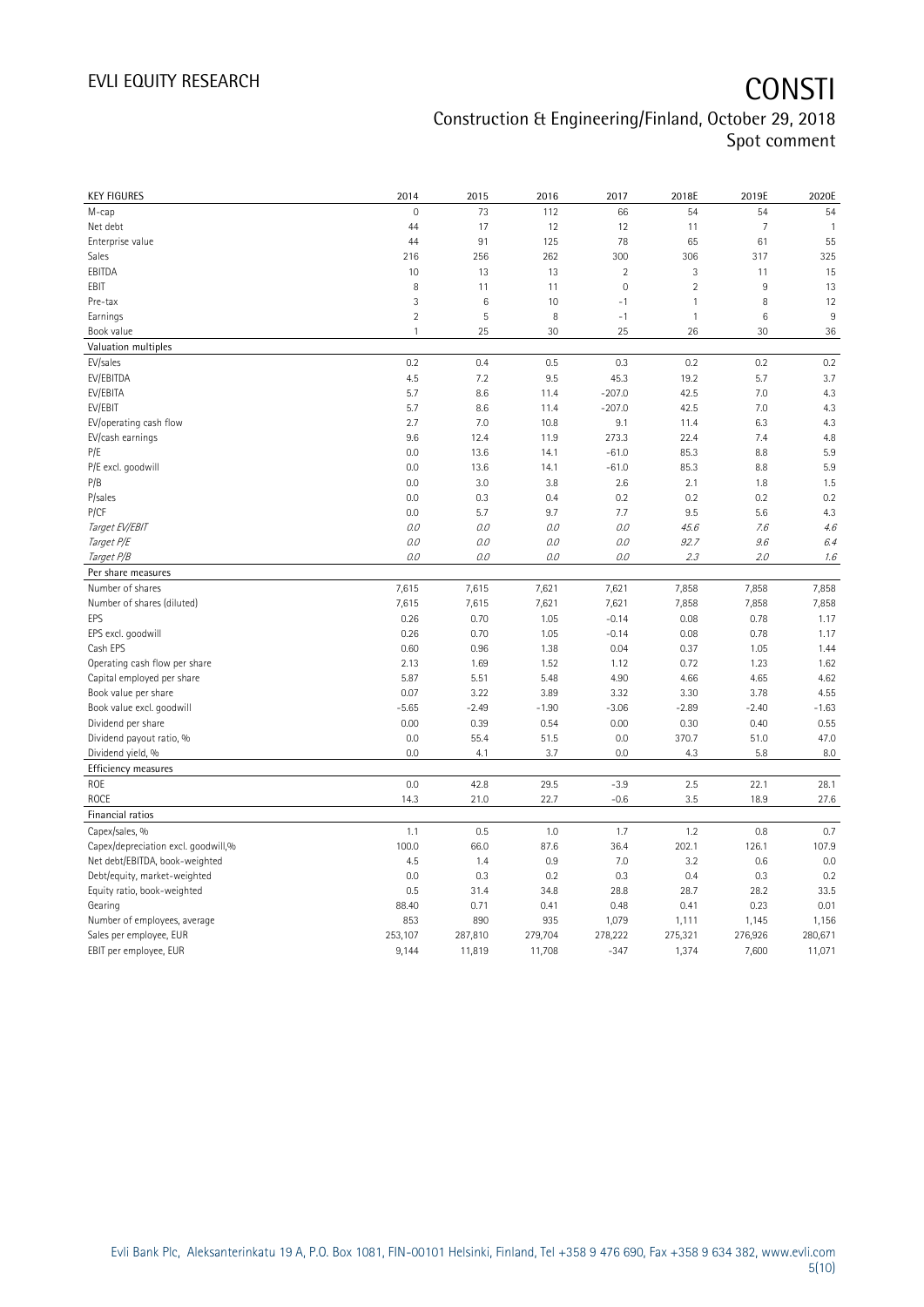COMPANY DESCRIPTION: Consti, listed in the Helsinki stock exchange in 2015, is one of the leading renovation and technical service companies in Finland. Consti has a comprehensive service offering covering technical building services, residential pipeline renovation, renovation contracting, building facade repair and maintenance, and other renovation and technical services for demanding residential and non-residential properties. Consti's strongest position is in residential building pipeline and façade renovations. Consti was established in 2008 to meet the growing need for repair and construction work.

#### INVESTMENT CASE:

| <b>OWNERSHIP STRUCTURE</b>                      | <b>SHARES</b> | <b>EURm</b> | 0/0  |
|-------------------------------------------------|---------------|-------------|------|
| Ilmarinen Mutual Pension Insurance Company      | 780,451       | 5.385       | 9.9% |
| Evli Finnish Small Cap Fund                     | 499,568       | 3.447       | 6.4% |
| Danske Invest Finnish Institutional Equity Fund | 425,818       | 2.938       | 5.4% |
| Korkeela Esa Sakari                             | 411,600       | 2.840       | 5.2% |
| Kivi Risto Juhani                               | 375,300       | 2.590       | 4.8% |
| OP-Finland Small Firms Fund                     | 307,977       | 2.125       | 3.9% |
| Kalervo Markku                                  | 297,900       | 2.056       | 3.8% |
| Korkeela Antti Petteri                          | 276,894       | 1.911       | 3.5% |
| Danske Invest Finland Opportunities             | 216,229       | 1.492       | 2.8% |
| Aktia Capital Investment Fund                   | 185,850       | 1.282       | 2.4% |
| Ten largest                                     | 3,777,587     | 26.065      | 48%  |
| Residual                                        | 4,080,680     | 28.157      | 52%  |
| Total                                           | 7,858,267     | 54.222      | 100% |

| <b>EARNINGS CALENDAR</b> |                 |
|--------------------------|-----------------|
| February 07, 2019        | FY 2018 Results |
| April 26, 2019           | Q1 report       |
| July 26, 2019            | Q2 report       |
| October 25, 2019         | Q3 report       |
| OTHER EVENTS             |                 |
| April 02, 2019           | AGM             |
|                          |                 |

| COMPANY MISCELLANEOUS |                                             |
|-----------------------|---------------------------------------------|
| CEO: Esa Korkeela     | Hopeatie 2, 6. krs, 00440 Helsinki, Finland |
| CFO: Joni Sorsanen    | Tel: +358 10 288 6000                       |
| IR: Ismo Heikkilä     |                                             |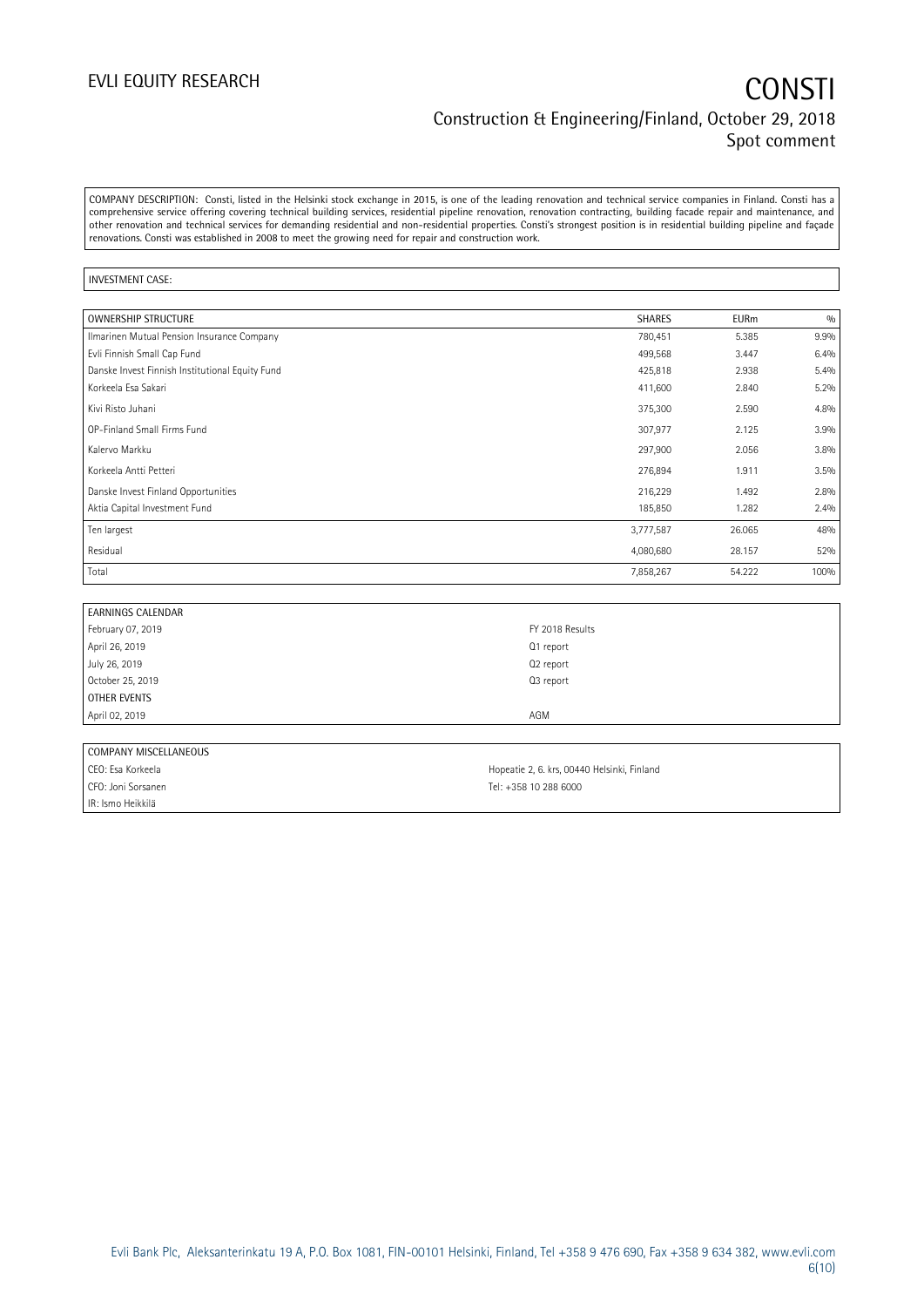DEFINITIONS

| P/E<br>Price per share<br>Earnings per share                                                                                          | EPS<br>Profit before extraordinary items and taxes<br>$-$ income taxes + minority interest       |
|---------------------------------------------------------------------------------------------------------------------------------------|--------------------------------------------------------------------------------------------------|
|                                                                                                                                       | Number of shares                                                                                 |
| P/Sales<br>Market cap<br>Sales                                                                                                        | <b>DPS</b><br>Dividend for the financial period per share                                        |
| P/BV                                                                                                                                  | <b>CEPS</b>                                                                                      |
| Price per share                                                                                                                       | Gross cash flow from operations                                                                  |
| Shareholders' equity + taxed provisionsper share                                                                                      | Number of shares                                                                                 |
|                                                                                                                                       |                                                                                                  |
| P/CF<br>Price per share                                                                                                               | EV/Share<br>Enterprise value                                                                     |
| Operating cash flow per share                                                                                                         | Number of shares                                                                                 |
| EV (Enterprise value)<br>Market cap + net debt + minority interest at market value<br>- share of associated companies at market value | Sales/Share<br>Sales<br>Number of shares                                                         |
| Net debt<br>Interest bearing debt - financial assets                                                                                  | EBITDA/Share<br>Earnings before interest, tax, depreciation and amortisation<br>Number of shares |
|                                                                                                                                       |                                                                                                  |
| EV/Sales                                                                                                                              | EBIT/Share<br>Operating profit                                                                   |
| Enterprise value<br>Sales                                                                                                             | Number of shares                                                                                 |
|                                                                                                                                       |                                                                                                  |
| EV/EBITDA                                                                                                                             | EAFI/Share                                                                                       |
| Enterprise value                                                                                                                      | Pretax profit                                                                                    |
| Earnings before interest, tax, depreciation and amortisation                                                                          | Number of shares                                                                                 |
| EV/EBIT                                                                                                                               | Capital employed/Share                                                                           |
| Enterprise value                                                                                                                      | Total assets - non interest bearing debt                                                         |
| Operating profit                                                                                                                      | Number of shares                                                                                 |
|                                                                                                                                       |                                                                                                  |
| Div yield, %                                                                                                                          | Total assets                                                                                     |
| Dividend per share<br>Price per share                                                                                                 | <b>Balance sheet total</b>                                                                       |
| Payout ratio, %                                                                                                                       | Interest coverage (x)                                                                            |
| <b>Total dividends</b>                                                                                                                | Operating profit                                                                                 |
| Earnings before extraordinary items and taxes - income taxes + minority interest                                                      | Financial items                                                                                  |
|                                                                                                                                       |                                                                                                  |
| Net cash/Share<br>Financial assets $-$ interest bearing debt                                                                          | Asset turnover (x)<br>Turnover                                                                   |
| Number of shares                                                                                                                      | Balance sheet total (average)                                                                    |
| ROA, %                                                                                                                                | Debt/Equity, %                                                                                   |
| Operating profit $+$ financial income $+$ extraordinary items                                                                         | Interest bearing debt                                                                            |
| Balance sheet total - interest free short term debt                                                                                   | Shareholders' equity + minority interest + taxed provisions                                      |
| - long term advances received and accounts payable (average)                                                                          |                                                                                                  |
| ROCE, %                                                                                                                               | Equity ratio, %                                                                                  |
| Profit before extraordinary items + interest expenses + other financial costs                                                         | Shareholders' equity $+$ minority interest $+$ taxed provisions                                  |
| Balance sheet total - noninterest bearing debt (average)                                                                              | Total assets - interest free loans                                                               |
| ROE, %                                                                                                                                | CAGR, %                                                                                          |
| Profit before extraordinary items and taxes - income taxes                                                                            | Cumulative annual growthrate $=$ Average growthper year                                          |
| Shareholders' equity + minority interest + taxed provisions (average)                                                                 |                                                                                                  |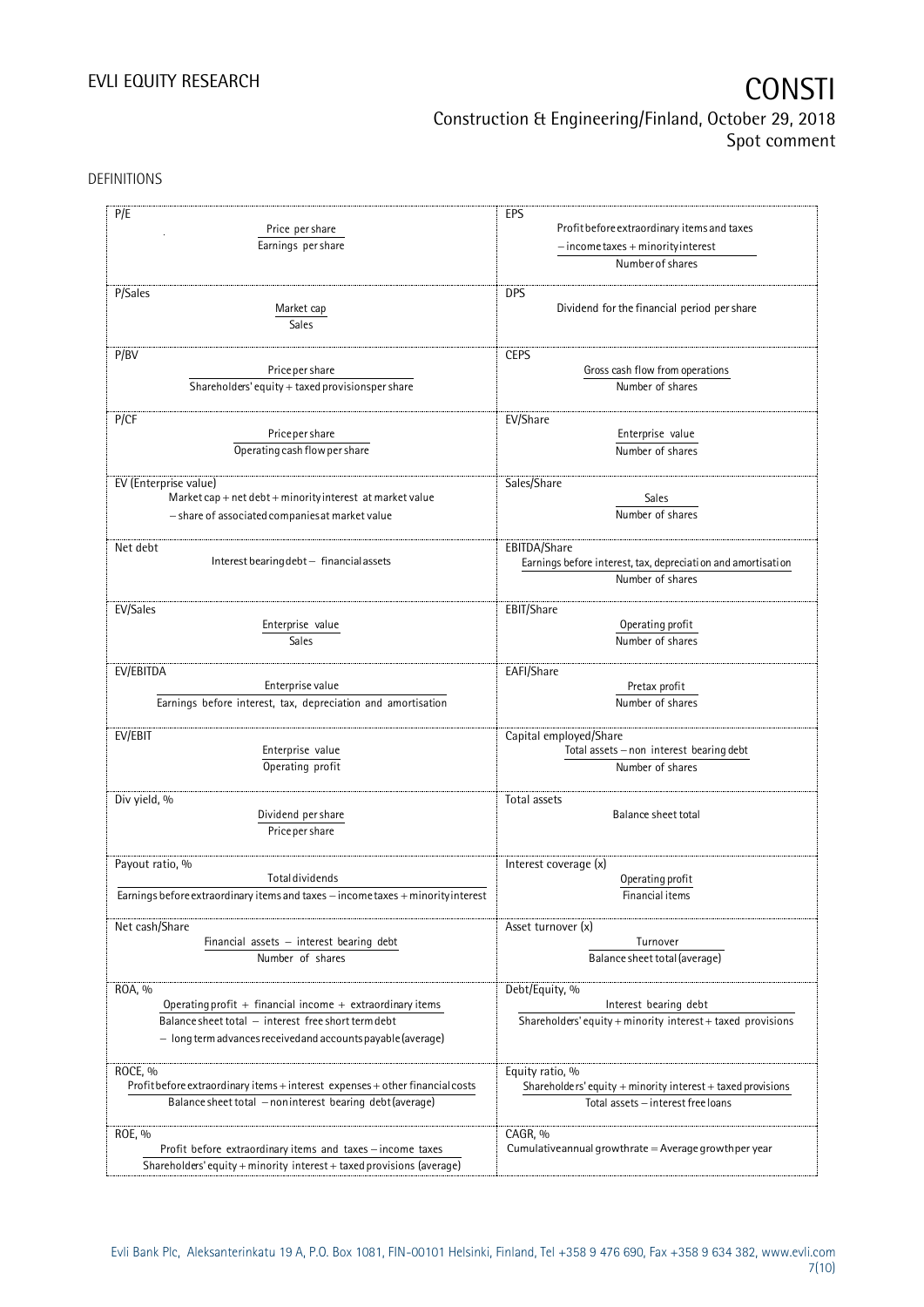### EVLI EQUITY RESEARCH CONSTITUTE OF THE CONSTITUTE OF THE CONSTITUTE OF THE CONSTITUTE OF THE CONSTITUTE OF THE CONSTITUTE OF THE CONSTITUTE OF THE CONSTITUTE OF THE CONSTITUTE OF THE CONSTITUTE OF THE CONSTITUTE OF THE CON Construction & Engineering/Finland, October 29, 2018 Spot comment

#### Important Disclosures

|                                                                                                                                                                                                                                                          |                               | Evli Research Partners Plc ("ERP") uses 12-month target prices. Target prices are defined by utilizing analytical techniques based on financial theory   |  |  |  |  |
|----------------------------------------------------------------------------------------------------------------------------------------------------------------------------------------------------------------------------------------------------------|-------------------------------|----------------------------------------------------------------------------------------------------------------------------------------------------------|--|--|--|--|
| including (but not limited to) discounted cash flow analysis and comparative valuation. The selection of valuation methods depends on different                                                                                                          |                               |                                                                                                                                                          |  |  |  |  |
| circumstances. Target prices may be altered on the basis of new information coming to light in the underlying company or changes in interest rates,                                                                                                      |                               |                                                                                                                                                          |  |  |  |  |
| changes in foreign exchange rates, other securities prices or market indices or outlook for the aforementioned factors or other factors that may change the<br>conditions of financial markets. Recommendations and changes by analysts are available at |                               |                                                                                                                                                          |  |  |  |  |
|                                                                                                                                                                                                                                                          |                               | https://research.evli.com/JasperAllModels.action?authParam=key;461&tauthParam=x;G3rNaqWrtf7K&tauthType=3                                                 |  |  |  |  |
|                                                                                                                                                                                                                                                          |                               | Detailed information about the valuation or methodology and the underlying assumptions is accessible via ERP:                                            |  |  |  |  |
| http://research.evli.com                                                                                                                                                                                                                                 |                               |                                                                                                                                                          |  |  |  |  |
| Investment recommendations are defined as follows:                                                                                                                                                                                                       |                               |                                                                                                                                                          |  |  |  |  |
|                                                                                                                                                                                                                                                          |                               |                                                                                                                                                          |  |  |  |  |
| Target price compared to share price<br>$<-10.96$                                                                                                                                                                                                        | Recommendation<br><b>SFII</b> |                                                                                                                                                          |  |  |  |  |
| $-10 - (+10)$ %                                                                                                                                                                                                                                          | <b>HOLD</b>                   |                                                                                                                                                          |  |  |  |  |
| $> 10\%$                                                                                                                                                                                                                                                 | <b>BUY</b>                    |                                                                                                                                                          |  |  |  |  |
| ERP's investment recommendation of the analyzed company is in general updated $2 - 4$ per year.                                                                                                                                                          |                               |                                                                                                                                                          |  |  |  |  |
|                                                                                                                                                                                                                                                          |                               |                                                                                                                                                          |  |  |  |  |
| 60%                                                                                                                                                                                                                                                      |                               | 56%                                                                                                                                                      |  |  |  |  |
|                                                                                                                                                                                                                                                          |                               |                                                                                                                                                          |  |  |  |  |
| 50%                                                                                                                                                                                                                                                      |                               |                                                                                                                                                          |  |  |  |  |
|                                                                                                                                                                                                                                                          |                               |                                                                                                                                                          |  |  |  |  |
| 40%                                                                                                                                                                                                                                                      |                               |                                                                                                                                                          |  |  |  |  |
|                                                                                                                                                                                                                                                          | 33%                           |                                                                                                                                                          |  |  |  |  |
| 30%                                                                                                                                                                                                                                                      |                               |                                                                                                                                                          |  |  |  |  |
|                                                                                                                                                                                                                                                          |                               |                                                                                                                                                          |  |  |  |  |
| 20%                                                                                                                                                                                                                                                      |                               |                                                                                                                                                          |  |  |  |  |
|                                                                                                                                                                                                                                                          |                               |                                                                                                                                                          |  |  |  |  |
| 10%<br>10%                                                                                                                                                                                                                                               |                               |                                                                                                                                                          |  |  |  |  |
|                                                                                                                                                                                                                                                          |                               |                                                                                                                                                          |  |  |  |  |
|                                                                                                                                                                                                                                                          |                               |                                                                                                                                                          |  |  |  |  |
| 0%<br>Sell                                                                                                                                                                                                                                               | Hold                          |                                                                                                                                                          |  |  |  |  |
|                                                                                                                                                                                                                                                          |                               | Buy                                                                                                                                                      |  |  |  |  |
|                                                                                                                                                                                                                                                          |                               | The graph above shows the distribution of ERP's recommendations of companies under coverage in 16th of April 2018. If recommendation is not given, it is |  |  |  |  |
| not mentioned here                                                                                                                                                                                                                                       |                               |                                                                                                                                                          |  |  |  |  |

#### Name(s) of the analyst(s): Salokivi

This research report has been prepared by Evli Research Partners Plc ("ERP" or "Evli Research"). ERP is a subsidiary of Evli Bank Plc. Production of the investment recommendation has been concluded on 29.10.2018, 8:30. This report has been published on 29.10.2018, 8:45.

None of the analysts contributing to this report, persons under their guardianship or corporations under their control have a position in the shares of the company or related securities.

The date and time for any price of financial instruments mentioned in the recommendation refer to the previous trading day's closing price(s) unless otherwise stated in the report.

Each analyst responsible for the content of this report assures that the expressed views accurately reflect the personal views of each analyst on the covered companies and securities. Each analyst assures that (s)he has not been, nor are or will be, receiving direct or indirect compensation related to the specific recommendations or views contained in this report.

Companies in the Evli Group, affiliates or staff of companies in the Evli Group, may perform services for, solicit business from, hold long or short positions in, or otherwise be interested in the investments (including derivatives) of any company mentioned in the publication or report.

Neither ERP nor any company within the Evli Group have managed or co-managed a public offering of the company's securities during the last 12 months prior to, received compensation for investment banking services from the company during the last 12 months prior to the publication of the research report.

ERP may pursue an assignment from the issuer(s) of the financial instruments mentioned in the recommendation or this report. These assignments may have a limited economic or financial impact on ERP and/or Evli. Under such assignments ERP may perform services including, but not limited to, arranging investor meetings or –events, investor relations communication advisory and production of research material.

ERP has signed an agreement with the issuer of the financial instruments mentioned in the recommendation, which includes production of research reports. This assignment has a limited economic and financial impact on ERP and/or Evli. Under the assignment ERP performs services including, but not limited to, arranging investor meetings or –events, investor relations communication advisory and production of research material.

ERP or another company within the Evli Group does not have an agreement with the company to perform market making services.

For the prevention and avoidance of conflicts of interests with respect to this report, there is an information barrier (Chinese wall) between Investment Research and Corporate Finance units concerning unpublished investment banking services to the company. The remuneration of the analyst(s) is not tied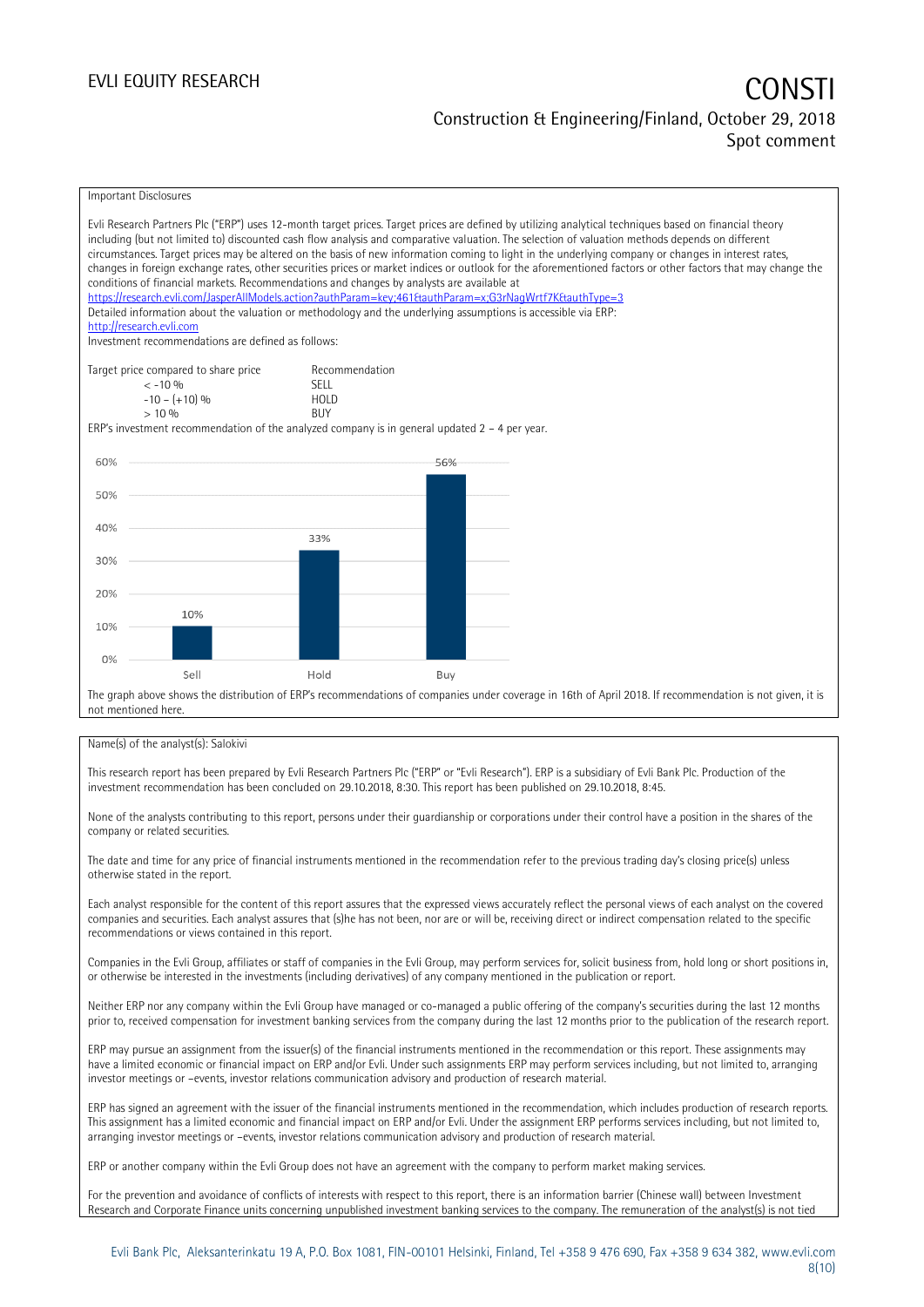### EVLI EQUITY RESEARCH CONSTITUTE OF THE CONSTITUTE OF THE CONSTITUTE OF THE CONSTITUTE OF THE CONSTITUTE OF THE CONSTITUTE OF THE CONSTITUTE OF THE CONSTITUTE OF THE CONSTITUTE OF THE CONSTITUTE OF THE CONSTITUTE OF THE CON Construction & Engineering/Finland, October 29, 2018 Spot comment

directly or indirectly to investment banking transactions performed by Evli Bank Plc or any company within Evli Group.

This report has not been disclosed to the company prior to its dissemination.

This report is provided and intended for informational purposes only and may not be used or considered under any circumstances as an offer to sell or buy any securities or as advice to trade any securities.

This report is based on sources ERP considers to be correct and reliable. The sources include information providers Reuters and Bloomberg, stock-exchange releases from the companies and other company news, Statistics Finland and articles in newspapers and magazines. However, ERP does not guarantee the materialization, correctness, accuracy or completeness of the information, opinions, estimates or forecasts expressed or implied in the report. In addition, circumstantial changes may have an influence on opinions and estimates presented in this report. The opinions and estimates presented are valid at the moment of their publication and they can be changed without a separate announcement. Neither ERP nor any company within the Evli Group are responsible for amending, correcting or updating any information, opinions or estimates contained in this report. Neither ERP nor any company within the Evli Group will compensate any direct or consequential loss caused by or derived from the use of the information represented in this publication.

All information published in this report is for the original recipient's private and internal use only. ERP reserves all rights to the report. No part of this publication may be reproduced or transmitted in any form or by any means, electronic, mechanical, photocopying, recording or otherwise, or stored in any retrieval system of any nature, without the written permission of ERP.

This report or its copy may not be published or distributed in Australia, Canada, Hong Kong, Japan, New Zealand, Singapore or South Africa. The publication or distribution of this report in certain other jurisdictions may also be restricted by law. Persons into whose possession this report comes are required to inform themselves about and to observe any such restrictions.

Evli Bank Plc is not registered as a broker-dealer with the U. S. Securities and Exchange Commission ("SEC"), and it and its analysts are not subject to SEC rules on securities analysts' certification as to the currency of their views reflected in the research report. Evli Bank is not a member of the Financial Industry Regulatory Authority ("FINRA"). It and its securities analysts are not subject to FINRA's rules on Communications with the Public and Research Analysts and Research Reports and the attendant requirements for fairness, balance and disclosure of potential conflicts of interest. This research report is only being offered in U.S. by Auerbach Grayson & Company, LLC (Auerbach Grayson) to Major U.S. Institutional Investors and is not available to, and should not be used by, any U.S. person or entity that is not a Major U.S. Institutional Investor. Auerbach Grayson is a broker-dealer registered with the U.S. Securities and Exchange Commission and is a member of the FINRA. U.S. entities seeking more information about any of the issuers or securities discussed in this report should contact Auerbach Grayson. The securities of non-U.S. issuers may not be registered with or subject to SEC reporting and other requirements.

ERP is not a supervised entity but its parent company Evli Bank Plc is supervised by the Finnish Financial Supervision Authority